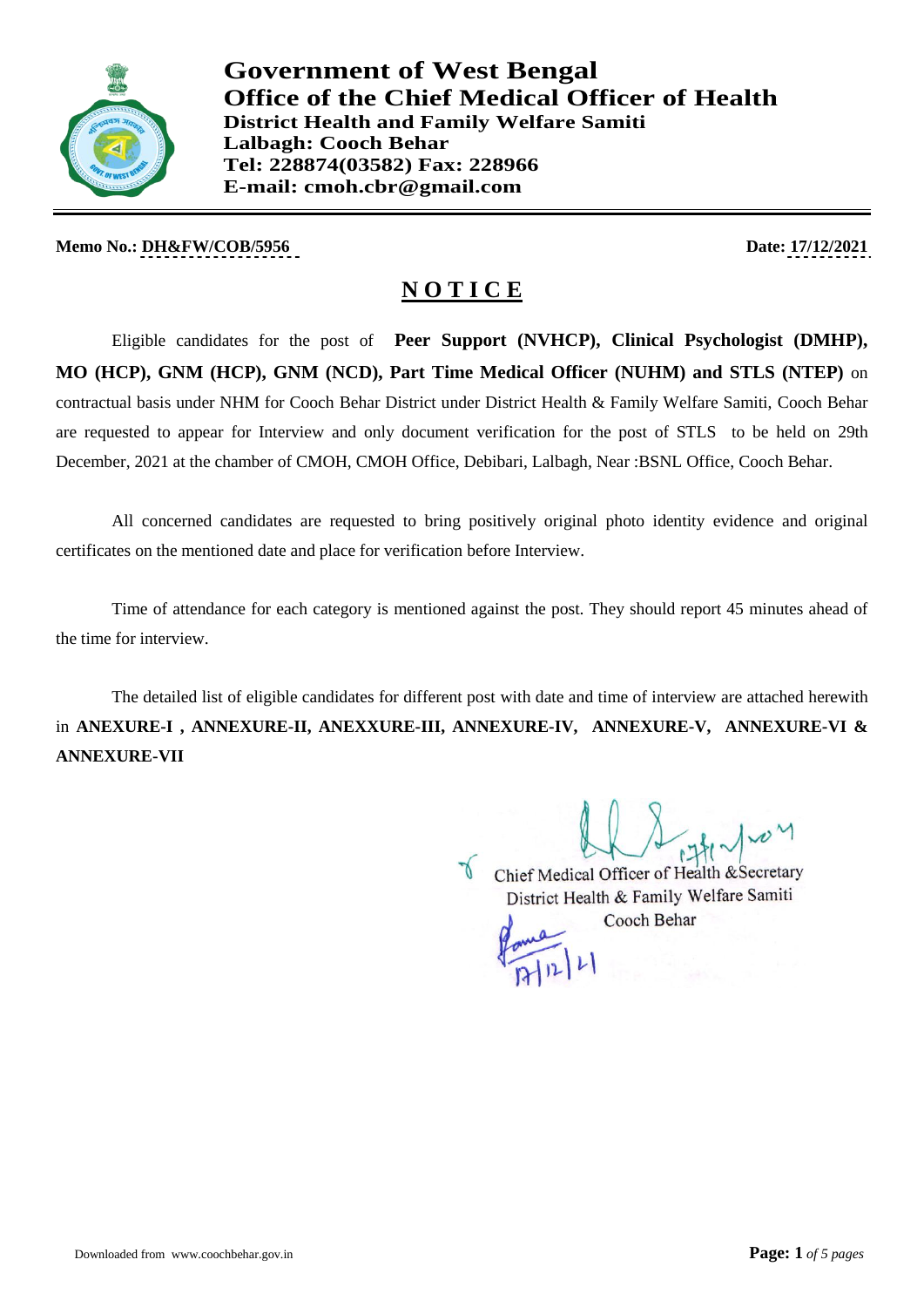#### **ANNEXURE-I PEER SUPPORT (NVHCP)**

| SL.No. | <b>Name</b>                         | <b>Sex</b> | <b>DOB</b>         | Caste     | <b>Present Address</b>                                                                                                                            | <b>Time</b> |
|--------|-------------------------------------|------------|--------------------|-----------|---------------------------------------------------------------------------------------------------------------------------------------------------|-------------|
| 1.     | Mr. BUBAI GHOSH                     | Male       | 2/4/1997           | OBC-B     | Dashere Dashere Kotulpur Bankura West Bengal<br>722141                                                                                            | 11.00 AM    |
| 2.     | Mr. PRASENJIT<br><b>BARMAN</b>      | Male       | 10/31/1989         | SC        | WARD NO 08 SHASHA BINDU ROAD<br>TUFANGANJ TUFANGANJ TUFANGANJ Cooch<br>Behar West Bengal 736159                                                   | 11.00 AM    |
| 3.     | Mrs. ANTARA DUTTA                   | Female     | 1/13/1990          | <b>UR</b> | C/O PRATIP KR ATARTHI R R N ROAD BY LANE<br>NEAR RAJMATA DIGHI DOUTH OLD POST<br>OFFICE PARA COOCHBEHAR KOTWALI Cooch<br>Behar West Bengal 736101 | 11.00 AM    |
| 4.     | Mr. JIBANKRISHNA<br><b>BARMAN</b>   | Male       | 4/15/1997          | SC        | Chhoto gadaikhora Chhoto salbari Sitalkuchi<br>Cooch Behar West Bengal 736172                                                                     | 11.00 AM    |
| 5.     | Mr. PARTHA DUTTA                    | Male       | 6/12/1990          | <b>UR</b> | DAWAGURI DAWAGURI KOTWALI Cooch Behar<br>West Bengal 736156                                                                                       | 11.00 AM    |
| 6.     | Mr. ASHOK BARMAN                    | Male       | 12/5/1996          | SC        | BALARAMPUR ROAD SATKURA KUCHNI<br>DINHATA Cooch Behar West Bengal 736169                                                                          | 11.00 AM    |
| 7.     | Mr. MRINAL KANTI<br><b>SAHA</b>     | Male       | 12/31/1982 General |           | NORTH MARADANGA MARUGANJ TUFANGANJ<br>Cooch Behar West Bengal 736156                                                                              | 11.00 AM    |
| 8.     | Mr. TRIDIB KUMAR<br><b>DAS</b>      | Male       | 8/29/1989          | OBC-B     | HERITAGE ROAD VILL KHARIMALA<br>KHAGRABARI NILKUTHI BABURHAT KOTWALI<br>Cooch Behar West Bengal 736156                                            | 11.00 AM    |
| 9.     | Mr. MAINUL HOSSAIN                  | Male       | 1/23/2000          | OBC-A     | S N BALASHI DEWANHAT KOTWALI Cooch<br>Behar West Bengal 736134                                                                                    | 11.00 AM    |
| 10.    | Mr. JOY<br><b>BHATTACHARJEE</b>     | Male       | 6/16/1998          | General   | 45/18/126-C Motilal Sarkar Lane, Ward No.- 02<br>Dinhata Dinhata Dinhata Cooch Behar West<br><b>Bengal 736135</b>                                 | 11.00 AM    |
| 11.    | Ms. GOLAPI DAS                      | Female     | 4/12/1989          | General   | NAGURHAT NAGURHAT BOXIRHAT Cooch<br>Behar West Bengal 736159                                                                                      | 11.00 AM    |
| 12.    | Mr. NARSID KAMAL                    | Male       | 6/28/1993          | OBC-A     | BADAITARI BADAITARI FALAKATA Alipurduar<br>West Bengal 735220                                                                                     | 11.00 AM    |
| 13.    | Ms. MONALI GHOSH                    | Female     | 9/30/1996          | General   | MADAN MOHAN COLONY 2 NO KALIGHAT<br>ROAD COOCHBEHAR KOTWALI Cooch Behar<br>West Bengal 736101                                                     | 11.00 AM    |
| 14.    | Mr. BIKASH BASAK                    | Male       | 5/12/1985          | <b>UR</b> | GHOGARKUTHI GHOGARKUTHI TUFANGANJ<br>Cooch Behar West Bengal 736156                                                                               | 11.00 AM    |
| 15.    | Ms. BARNALI DAS                     | Female     | 3/31/1998          | SC        | ANDARANFULBARI ANDARANFULBARI WEST<br>TUFANGANJ Cooch Behar West Bengal 736159                                                                    | 11.00 AM    |
| 16.    | Mr. PRITAM SARKAR                   | Male       | 3/19/1992          | <b>UR</b> | n0164 Mathabhanga Mathabhanga<br>Mathabhanga Cooch Behar West Bengal 736146                                                                       | 11.00 AM    |
| 17.    | Md. SIRAJUL HOQUE                   | Male       | 1/14/1982          | <b>UR</b> | BILSHI PART I BILSHI PART I TUFANGANJ<br>Cooch Behar West Bengal 736160                                                                           | 11.00 AM    |
| 18.    | Mr. SABYASACHI<br><b>RAHAMAN</b>    | Male       | 2/15/1988          | OBC-A     | Deep Nibas Debibari Natun Para Coochbehar<br>Kotwali Cooch Behar West Bengal 736101                                                               | 11.00 AM    |
| 19.    | <b>ANMOL AZIZ</b>                   | Male       | 1/30/1998          | <b>UR</b> | CHALSA CHALSA MATELLI Jalpaiguri West<br><b>Bengal 735206</b>                                                                                     | 11.00 AM    |
| 20.    | Mr. GOPAL SHIL                      | Male       | 5/6/2000           | OBC-B     | BAROKODALI BAROKODALI BOXIRHAT Cooch<br>Behar West Bengal 736159                                                                                  | 11.00 AM    |
| 21.    | Mrs. KAJAL BANIK<br><b>PRAMANIK</b> | Female     | 9/27/1993          | OBC-B     | DEBIBARI BAKULTALA MORE BYE LANE<br>COOCHBEHAR COOCHBEHAR KOTWALI Cooch<br>Behar West Bengal 736101                                               | 11.00 AM    |
| 22.    | Ms. SNEHA SARKAR                    |            | Female 10/23/1993  | UR        | Netaji Road Thanapara, Ward no-4 Dinhata<br>Dinhata Cooch Behar West Bengal 736135                                                                | 11.00 AM    |
| 23.    | Mr. KHOKA BARMAN                    | Male       | 4/19/1991          | SC        | GOLENAOHATI GOLENAOHATI SITAL KUCHI<br>Cooch Behar West Bengal 736158                                                                             | 11.00 AM    |
| 24.    | Mr. TATHAGATA<br><b>CHAKRABORTY</b> | Male       | 5/4/1993           | <b>UR</b> | Dakshin Para Ward No 05 Mathabhanga<br>Mathabhanga Mathabhanaga Cooch Behar West<br><b>Bengal 736146</b>                                          | 11.00 AM    |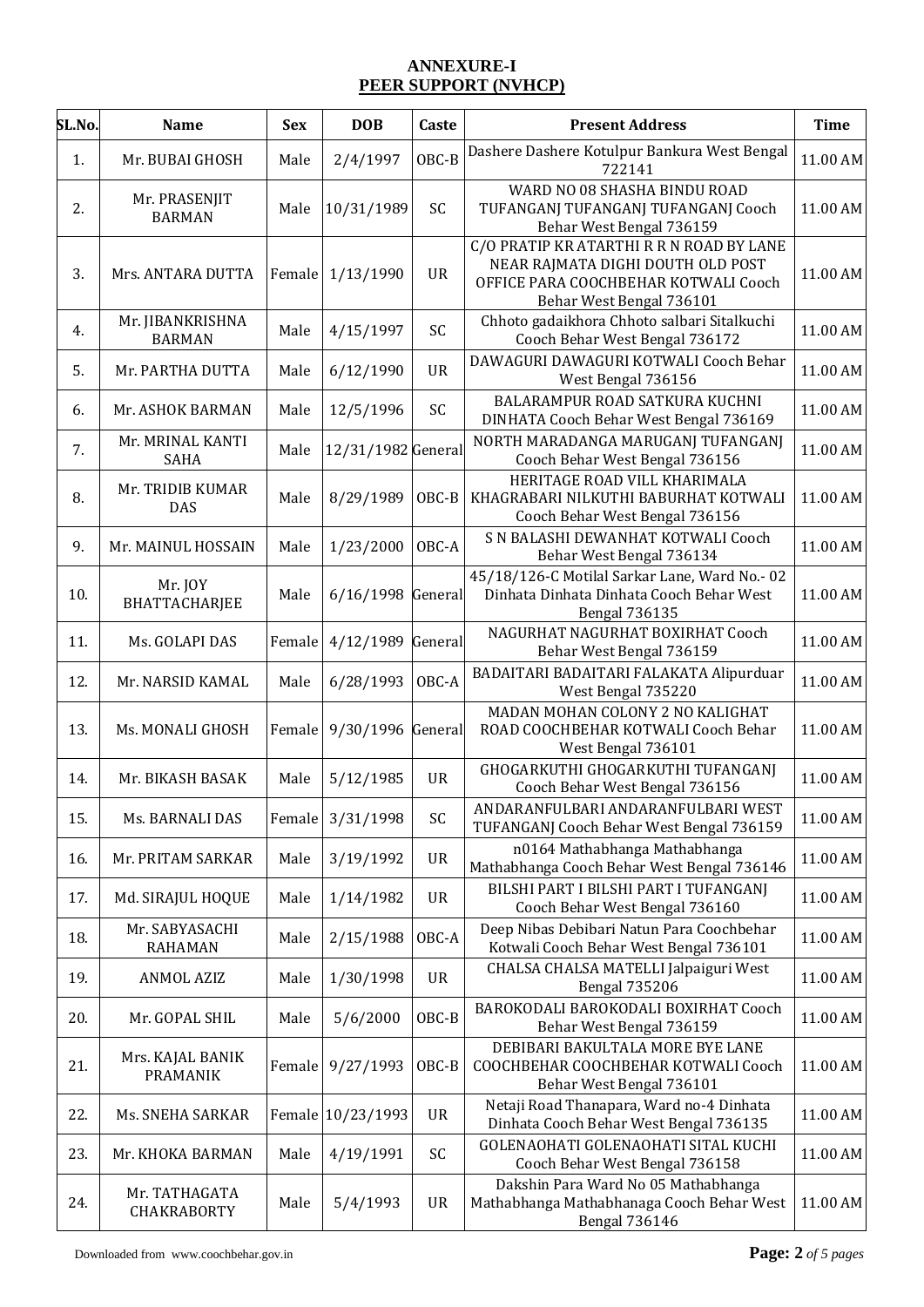## **ANNEXURE-I PEER SUPPORT (NVHCP)**

*(continuation of previous page)*

| SL.No. | <b>Name</b>                   | <b>Sex</b> | <b>DOB</b> | Caste     | <b>Present Address</b>                                                                                    |          |
|--------|-------------------------------|------------|------------|-----------|-----------------------------------------------------------------------------------------------------------|----------|
| 25.    | Mrs. SUDARSHANA<br><b>DAS</b> | Female     | 6/13/1991  | SC        | Japani Patti Bhabani Ganj Bazaar COOCHBEHAR<br>KOTOWALI Cooch Behar West Bengal 736101                    | 11.00 AM |
| 26.    | Mrs. JHILIK DEY               | Female     | 9/3/1997   | General   | WARD NO 5 TUFANGANJ TUFANGANJ Cooch<br>Behar West Bengal 736159                                           | 11.00 AM |
| 27.    | Ms. RIYA DUTTA                | Female     | 11/9/2000  | OBC-B     | SHIB JAGNA ROAD KHAGRABARI PUNDIBARI<br>Cooch Behar West Bengal 736179                                    | 11.00 AM |
| 28.    | Mr. DEBESWAR DAS              | Male       | 3/30/1994  | SC        | NA KALIBARI ROAD UTTAR ANDARANFULBARI<br>UTTAR ANDARANFULBARI TUFANGANJ Cooch<br>Behar West Bengal 736160 | 11.00 AM |
| 29.    | Mr. UJJWAL BARMAN             | Male       | 9/19/2000  | <b>UR</b> | ALIPURDUAR ROAD CHHALAPAK BALAPUKURI<br>TUFANGANJ Cooch Behar West Bengal 736159                          | 11.00 AM |
| 30.    | Mr. SANKAR GHOSH              | Male       | 3/27/1995  | UR        | ALIPURDUAR ROAD ANDARANFULBARI UTTAR<br>ANDARANFULBARI TUFANGANJ Cooch Behar<br>West Bengal 736160        | 11.00 AM |
| 31.    | SHATABDI DAS                  | Female     | 2/1/2000   | SC        | Bhurkush Bhurkush Tufanganj Cooch Behar<br>West Bengal 736159                                             | 11.00 AM |
| 32.    | <b>MANASI SARKAR</b>          | Female     | 6/20/1991  | SC        | BHURKUSH BHURKUSH TUFANGANJ Cooch<br>Behar West Bengal 736159                                             | 11.00 AM |
| 33.    | Mr. GOPAL DAS                 | Male       | 4/24/1999  | SC        | SHYAMA PRASAD COLONY GURIAHATI<br><b>GURIAHATI KOTWALI Cooch Behar West Bengal</b><br>736170              | 11.00 AM |
| 34.    | Ms. RINIKA DUTTA              | Female     | 8/22/1999  | OBC-B     | Shib Jagna Road, Cooch Behar-II, PS-Pundibari,<br>Dist-Cooch Behar, 736179                                | 11.00 AM |

## **ANNEXURE-II CLINICAL PSYCHOLOGIST (DMHP)**

| SL. No. | <b>Name</b>                       | <b>DOB</b>        | <b>SEX</b> | Caste      | <b>PresentAddress</b>                       | <b>Time</b> |  |
|---------|-----------------------------------|-------------------|------------|------------|---------------------------------------------|-------------|--|
|         |                                   |                   |            |            | 269 SAINIK NAGAR BARBARIA JAGANNATHPUR      |             |  |
| 1.      | Mr. KRISHNA<br><b>CHAKRABORTY</b> | 9/27/1991         | Male       | <b>GEN</b> | DUTTAPUKUR North 24 Parganas West Bengal    | 1.30 PM     |  |
|         |                                   |                   |            |            | 700126                                      |             |  |
| 2.      | Ms. ADITI MONDAL                  | 8/12/1993         | Female     | <b>SC</b>  | Nabapally, Garia station Dhalua Narendrapur | 1.30 PM     |  |
|         |                                   |                   |            |            | South 24 Parganas West Bengal 700152        |             |  |
|         | Ms. RUBIKA                        |                   |            |            | SUBHAM PLAZA 100/2, B. T. ROAD KOLKATA      |             |  |
| 3.      | RUDRAPAL                          | 11/20/1990 Female |            | <b>GEN</b> | NOAPARA BARANAGAR North 24 Parganas         | 1.30 PM     |  |
|         |                                   |                   |            |            | West Bengal 700090                          | 1.30 PM     |  |
| 4.      | Ms. MADHUSREE                     | 1/18/1990         | Female     | <b>GEN</b> | 124F Regent Colony Tollygunj Regent Park    |             |  |
|         | <b>CHAKRABORTY</b>                |                   |            |            | Jadavpur Kolkata West Bengal 700040         |             |  |
|         | Ms. SHREYA                        |                   |            |            | MOURAJ APT, FLAT NO-GA & GB 10 N.C SAHA     |             |  |
| 5.      | <b>CHAKRABORTY</b>                | 5/1/1994          | Female     | <b>GEN</b> | ROAD UTTARPARA BHADRAKALI UTTARPARA         | 1.30 PM     |  |
|         |                                   |                   |            |            | Hooghly West Bengal 712232                  |             |  |
|         | Ms. SHOVITA                       |                   |            |            | 264 S N BANERJEE ROAD NEWBARRACKUPR         |             |  |
| 6.      | BHATTACHARJEE                     | 2/7/1995          | Female     | <b>GEN</b> | NEW BARRACKPUR NEW BARRACKPUR North         | 1.30 PM     |  |
|         |                                   |                   |            |            | 24 Parganas West Bengal 700131              |             |  |
|         |                                   |                   |            |            | 166 H.N. MUKHERJEE ROAD NEW                 |             |  |
| 7.      | Mrs. CHITRITA                     | 9/5/1986          | Female     | <b>GEN</b> | <b>BARRACKPORE NEW BARRACKPORE NEW</b>      | 1.30 PM     |  |
|         | <b>SENGUPTA CHAKI</b>             |                   |            |            | BARRACKPORE North 24 Parganas West Bengal   |             |  |
|         |                                   |                   |            |            | 700131                                      |             |  |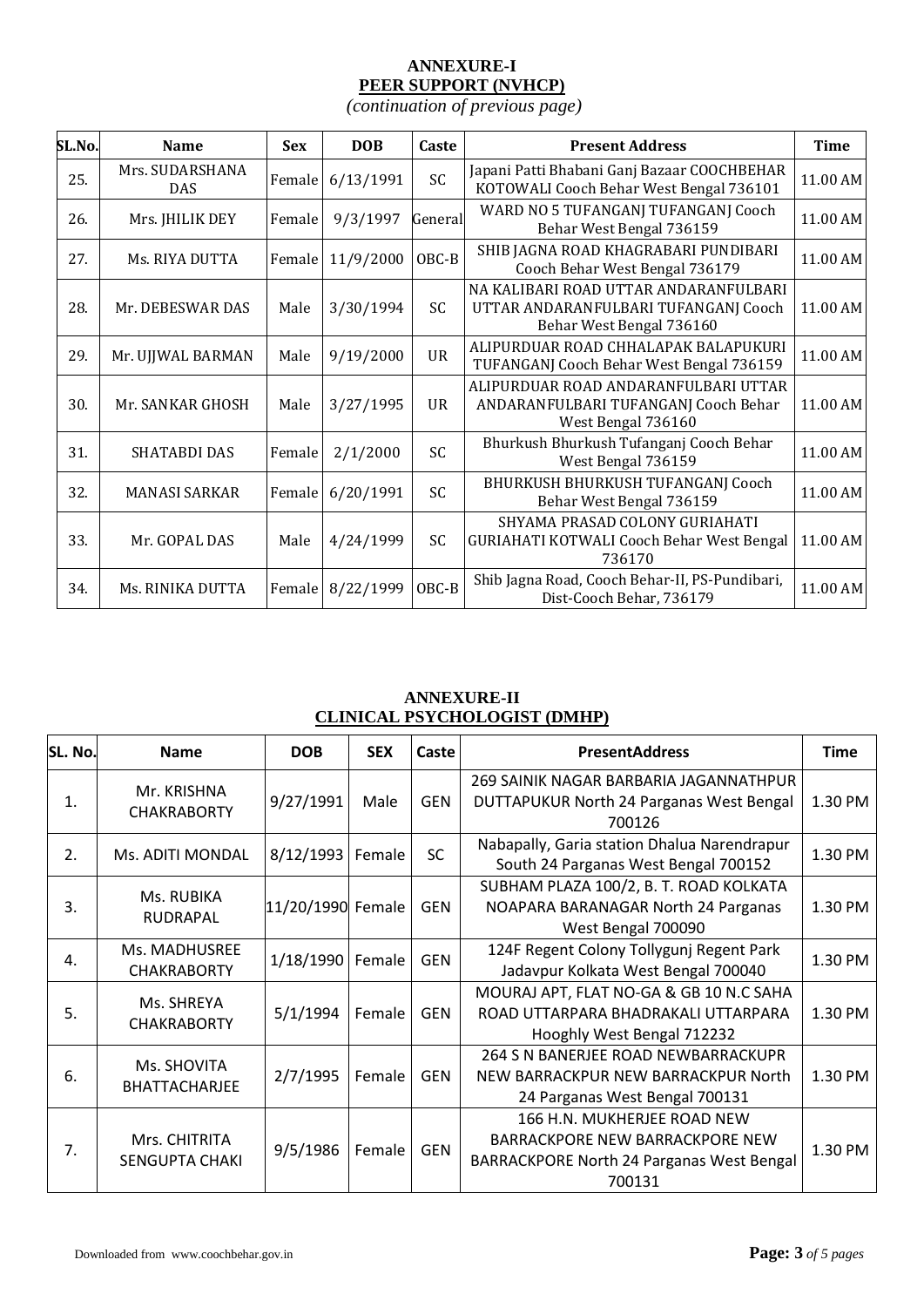# **ANNEXURE-III MEDICAL OFFICER (HCP)**

| <b>SL. No.</b> | <b>Name</b>                   | <b>DOB</b> | <b>Sex</b> | Caste     | <b>Present Address</b>                                                                   | Time    |
|----------------|-------------------------------|------------|------------|-----------|------------------------------------------------------------------------------------------|---------|
|                | Mr. TANAY MAHANTA   2/26/1992 |            | Male       | <b>SC</b> | ANDARANFULBARI ANDARANFULBARI<br>WEST TUFANGANJ Cooch Behar West<br><b>Bengal 736159</b> | 1.30 PM |

## **ANNEXURE-IV GNM (HCP)**

| SL. No. | <b>Name</b>                   | <b>Guardian</b>                | <b>DOB</b> | Caste          | <b>Sex</b>   | <b>Present Address</b>                                                                                               | <b>Time</b> |
|---------|-------------------------------|--------------------------------|------------|----------------|--------------|----------------------------------------------------------------------------------------------------------------------|-------------|
| 1.      | Mr. SUSAMAY<br><b>CHANAK</b>  | Mr. SUDARSHAN<br><b>CHANAK</b> | 10/16/2000 | OBC-B          | Male         | Kota Paba Goghat I Hooghly West<br><b>Bengal 712614</b>                                                              | 1.30 PM     |
| 2.      | Ms. TOHINARA<br><b>BEGAM</b>  | Mr. TOFAZZAL<br><b>MIAH</b>    | 4/26/1996  |                | OBC-A Female | KHAGRIBARI PATLAKHAWA<br><b>PUNDIBARI Cooch Behar West</b><br><b>Bengal 736165</b>                                   | 1.30 PM     |
| 3.      | Ms. APARNA<br><b>BISWAS</b>   | Mr. RANJIT KR<br><b>BISWAS</b> | 10/17/1997 | SC             | Female       | <b>NEAR NH 31 RAMHARI MORE WARD</b><br>NO 07 TUFANGANJ TUFANGANJ<br>Cooch Behar West Bengal 736159                   | 1.30 PM     |
| 4.      | Ms. JUI BANIK                 | Mr. JIBAN BANIK   11/6/1997    |            | General Female |              | WARD NO-09 GOPAL NAGAR<br><b>COLONY NORTH JHURIPARA</b><br>DINHATA DINHATA DINHATA Cooch<br>Behar West Bengal 736135 | 1.30 PM     |
| 5.      | Mr. TAPAS DAS                 | Mr. BHADU DAS                  | 5/30/1998  | <b>SC</b>      | Male         | Das Para Kharija Berubari Katwali<br>Jalpaiguri West Bengal 735122                                                   | 1.30 PM     |
| 6.      | Mr. SIPANKAR<br><b>BARMAN</b> | Mr. SUSHIL<br><b>BARMAN</b>    | 4/20/1998  | <b>SC</b>      | Male         | KHASBAS KHALISAMARI<br>KHALISAMARI SITALKUCHI Cooch<br>Behar West Bengal 736146                                      | 1.30 PM     |
| 7.      | <b>Ms. ITI ADHIKARY</b>       | Mr. DILIP<br><b>ADHIKARY</b>   | 1/18/1998  | SC             | Female       | BALAPARA, KHAGRABARI<br>KHAGRABARI PUNDIBARI Cooch<br>Behar West Bengal 736179                                       | 1.30 PM     |

## **ANNEXURE-V GNM (NCD)**

| SL. No. | <b>Name</b>                                                 | Guardian | <b>DOB</b> | Caste | Sex | <b>Permanent Address</b>                                             | Time      |
|---------|-------------------------------------------------------------|----------|------------|-------|-----|----------------------------------------------------------------------|-----------|
|         | Ms. TOHINARA BEGAM Mr. TOFAZZAL MIAH 4/26/1996 OBC-A Female |          |            |       |     | KHAGRIBARI PATLAKHAWA<br>PUNDIBARI Cooch Behar West<br>Bengal 736165 | $1.30$ PM |

## **ANNEXURE-VI PART TIME MEDICAL OFFICER (NUHM)**

| SL. No. | <b>Name</b>                    | <b>DOB</b> | Sex  | <b>PermanentAddress</b>                             | Time    |
|---------|--------------------------------|------------|------|-----------------------------------------------------|---------|
|         | Mr. SUKUMAR SARKAR 1/16/1961   |            | Male | PACHAGAR WARD NO.11 MATHABHANGA MATHABHANGA 2.00 PM |         |
|         |                                |            |      | Cooch Behar West Bengal 736146                      |         |
|         | Mr. TANAY MAHANTA $ 2/26/1992$ |            | Male | ANDARANFULBARI ANDARANFULBARI WEST TUFANGANJ        |         |
| 2.      |                                |            |      | Cooch Behar West Bengal 736159                      | 2.00 PM |